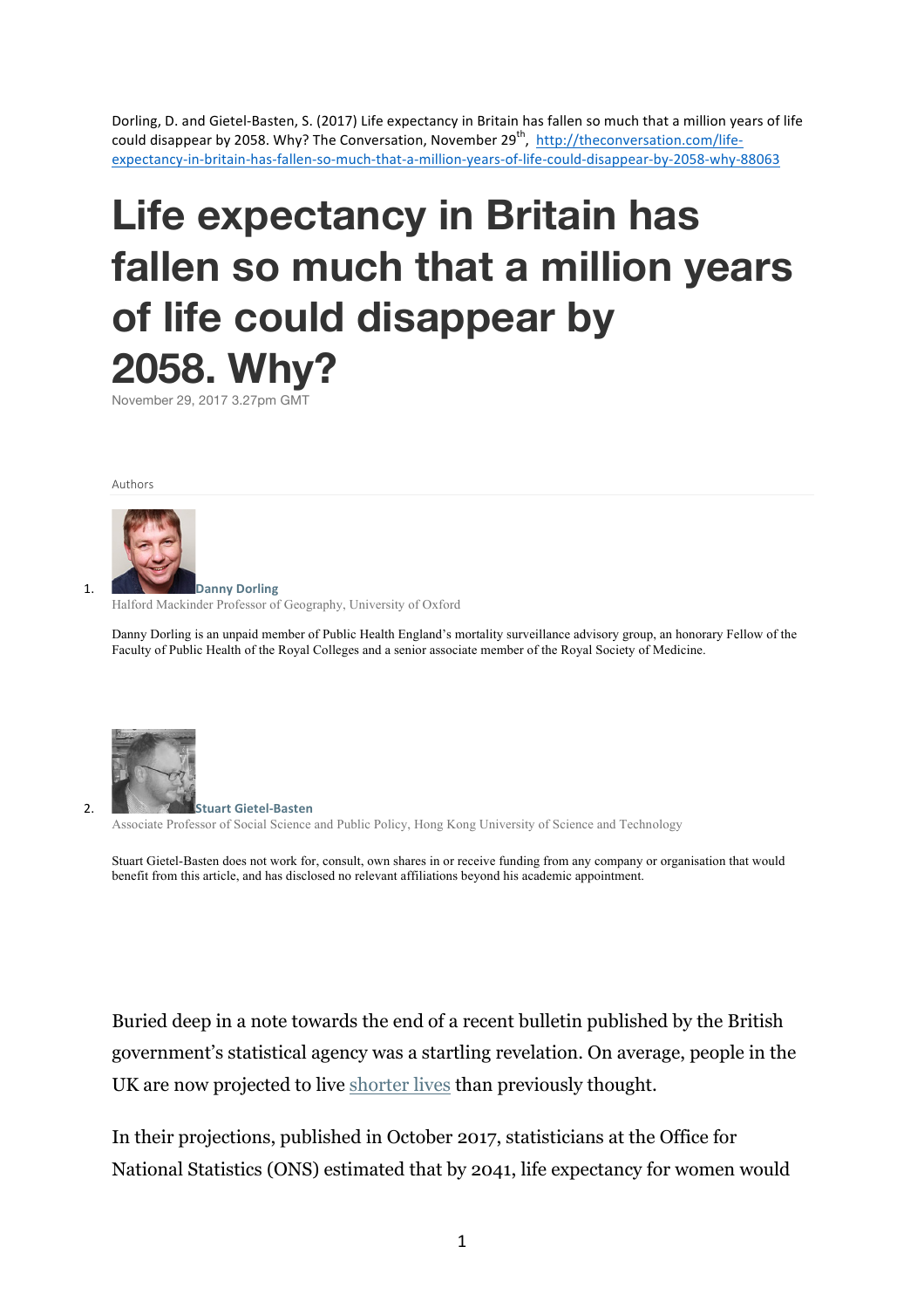be 86.2 years and 83.4 years for men. In both cases, that's almost a whole year less than had been projected just two years earlier. And the statisticians said life expectancy would only continue to creep upwards in future.

As a result, and looking further ahead, a further one million earlier deaths are now projected to happen across the UK in the next 40 years by 2058. This number was not highlighted in the report. But it jumped out at us when we analysed the tables of projections published alongside it.

It means that the 110 years of steadily improving life expectancy in the UK are now officially over. The implications for this are huge and the reasons the statistics were revised is a tragedy on an enormous scale.

# **A rising tide of life**

Life expectancy is most commonly calculated from birth. It is the average number of years a new-born baby can expect to live if the mortality rates pertaining at the time of their birth apply throughout their life.

In 1891, life expectancy for women in England and Wales was 48 years. For men it was 44. Many people lived longer than this, but so many babies died in their first year of life that, from birth, you were doing better than average if you made it past your forties. For most of the 1890s the Conservatives were in power under Lord Salisbury. They continued to support and build on public health reforms from earlier years, such as the construction of sewers and improvements to the supply of clean piped water. Often these reforms were instigated by local government, which was able to be more proactive than it is today. Adult health improved and by 1901, on average, women lived to 52 and men 48.

The turn of the century saw the start of dramatic improvements in infant mortality as everyday sanitation became paramount and the condition and living standards of mothers started being taken more seriously. The Liberal prime ministers Henry Campbell-Bannerman, Herbert Henry Asquith and David Lloyd George were in charge as most of these improvements occurred. These ranged from the recognition

2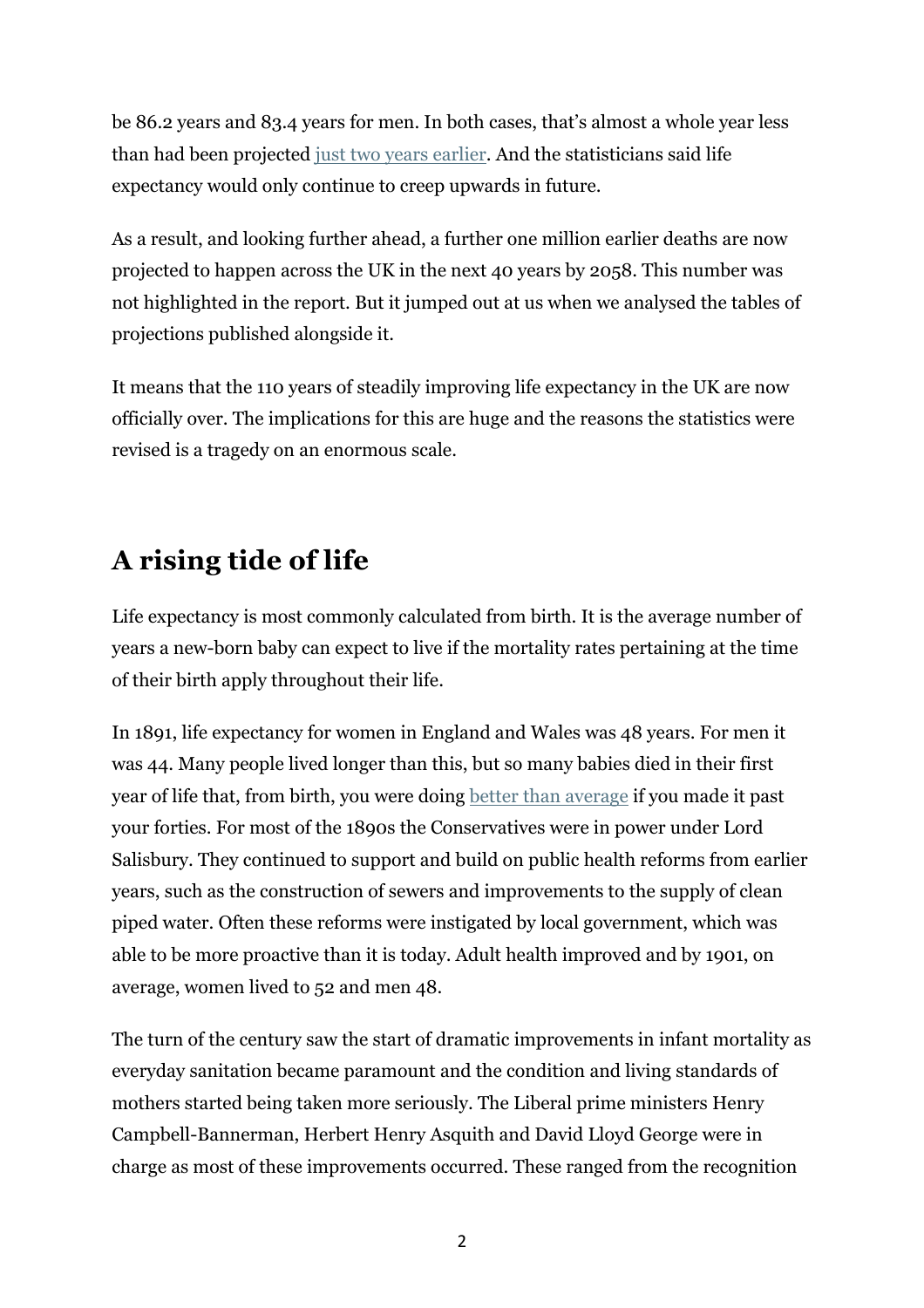and widespread acceptance that germs cause disease though to the provision of better insurance and pensions, paid for by more progressive taxation. By 1921, women lived to 60 and men to 56.

Life expectancy continued to soar ahead. By 1951, 30 years later, women lived to 72 and men to 66. It rose by more than a year every three years at this time, despite World War II, rationing and 1940s and 1950s austerity. Back then we really were all in it together. For women, better maternity care and the fact that most did not smoke had given them the edge.



National Life Tables: England and Wales 2014-2016 and 1840-2011. Office for National Statistics, Author provided

Improvements in life expectancy slowed in the 1950s under the Conservative government of Harold Macmillan. To be fair, most of the easy early wins had been achieved, such as clean water supplies and free access to health care at the point of delivery with the introduction of the NHS in 1948. Still, Macmillan tried to pretend that deaths from smog in London were due to influenza. The Conservatives were never able to achieve anything as impressive for public health as Labour's launch of the NHS, which had an immediate effect simply by boosting national morale and access to care, and on infant health. Despite that, and with some help from the policies of Harold Wilson's first Labour government in the 1960s, by 1971 women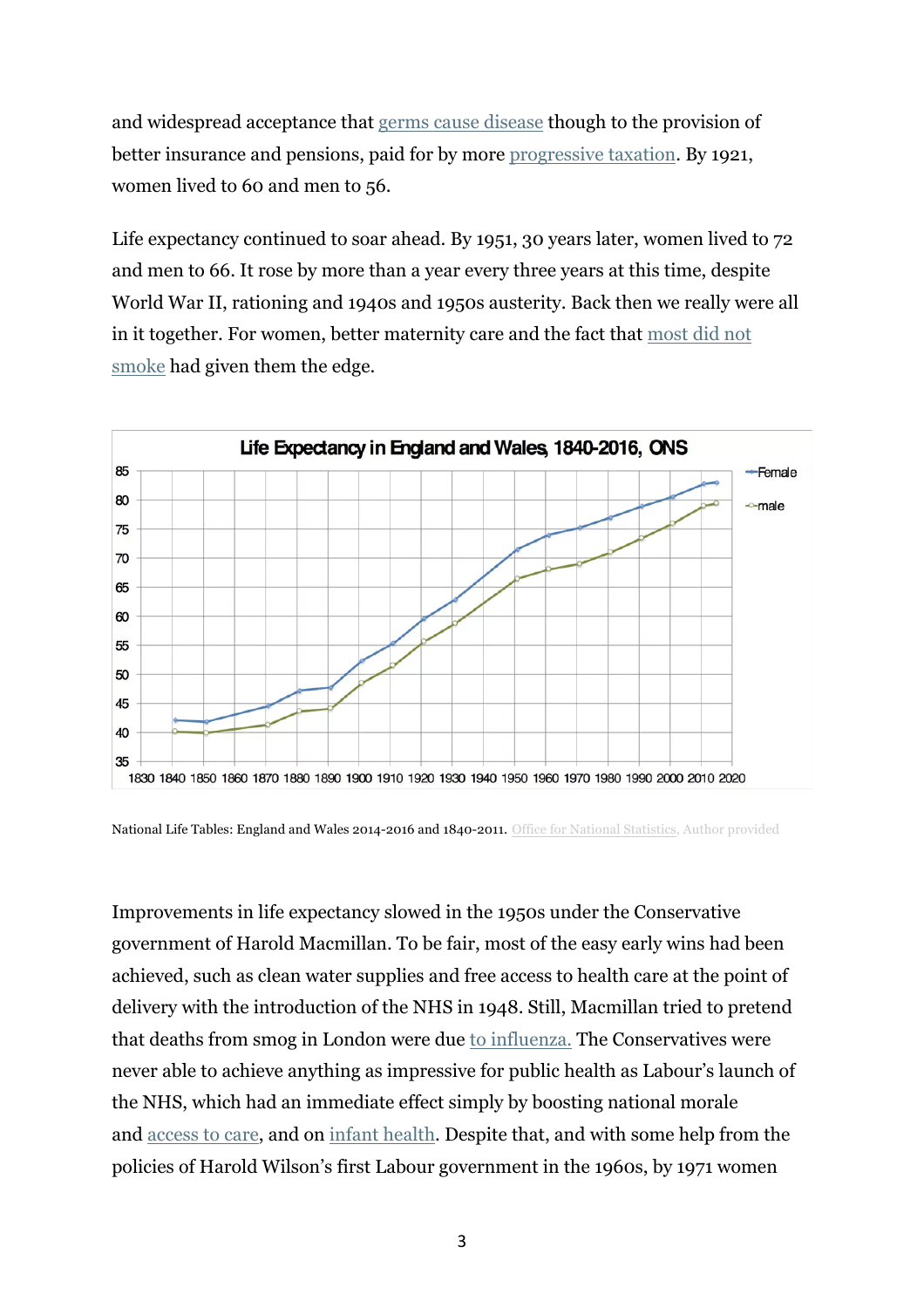lived to 75 and men to 69. This improvement was driven by more spending on health services, including the widespread introduction of incubators for new-born babies that needed them, as well as improvements in housing conditions.

In the 1970s, the rate of improvement in life expectancy across England and Wales accelerated again. To be young in those days was to feel progress all around you. People back then lived longer in the city of Sheffield than the national average and, for a few years in the 1970s, the population centre of the country moved northwards. Social progress in the 1970s meant that despite the terrible cutbacks in healthcare funding in the 1980s under Margaret Thatcher's Conservative government, by 1991 women were living to 79 years and men to 73. The long-term effects of more people stopping smoking in earlier decades had begun to have a particularly significant effect.

The next two decades, under the premierships of John Major, Tony Blair and Gordon Brown, would see men catch up with women a little. This was because in the 1990s there were still many male smokers who could give up smoking. For women, the effect was less dramatic because fewer women had smoked to start off with. By 2011, women in England and Wales were living to 83 years and men to 79 years.

## **Flatlining**

And then, after 2011, under the Conservative-led governments of David Cameron and Theresa May, nothing. No improvement. Life expectancy flat-lined.

The latest figures for the period 2014 to 2016 were published in September 2017. Women can now expect to live to 83.06 and men to 79.40. For the first time in over a century, the health of people in England and Wales has stopped improving.

Just as Macmillan had done before in the 1950s, the 2010 coalition government initially tried to blame influenza. But as the years passed and life expectancy continued to stall, it became clear that it wasn't because of flu or an illness like it. The most plausible culprit was a combination of the particular kind of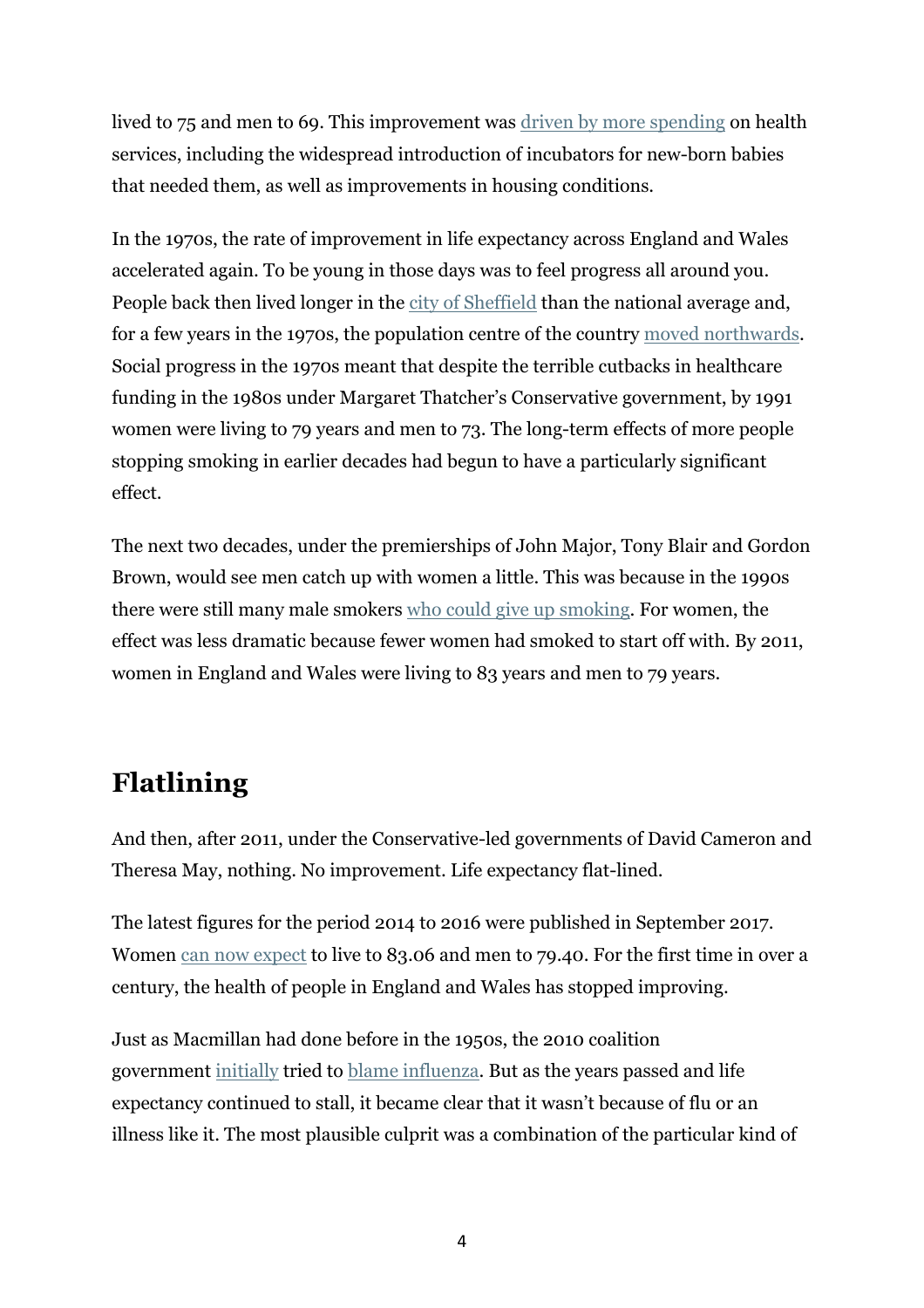austerity for the poor and elderly that the 2010 Conservative-Liberal Democrat government so quickly enacted.

This led to the loss of care support to half a million elderly people by 2013. NHS budgets stalled or fell slightly in the years following 2010-11 and many old-age care homes went bankrupt. There was a rise in fuel-poverty among the old. Sanctions and cuts to disability benefits were introduced, alongside many more aspects of increased economic callousness.

Those first affected were elderly women in the poorest parts of the UK. They lived in geographical areas that had been targeted by the previous Labour government for policy interventions to improve health. All those schemes stopped after 2010. Attempts throughout 2014 and 2015 to point out that the people's health was deteriorating were either ignored or even rebutted by those who had been appointed by the 2010 government to safeguard the nation's health.

By 2016, cuts in welfare spending, especially to older pensioners had been linked to a rise in deaths – initially among elderly women and later older people in general living in poorer areas. Public health experts writing in the British Medical Journal called for an inquiry, but none came. Instead, the government's public health officials continued to claim that: "Recent high death rates in older people are not exceptional."

The situation in Scotland was even worse than that in England and Wales, but again there was no official response when this was pointed out. In hindsight, there was wilful neglect by politicians, tinged by officials' fear of upsetting their political masters in a time of savage spending cuts.

At first almost everyone kept quiet, but eventually it became too stark a situation to ignore. By summer 2017, Michael Marmot's Institute of Health Equity was linking health services cuts to the rise in dementia deaths and the faltering national life expectancy. Researchers at Liverpool, Oxford, Glasgow and York universities connected some of the stalling in health improvements to delays in discharging patients from hospital due to insufficient older adult social care. Earlier in the year, the Financial Times reported that the deceleration of previous rises in life

5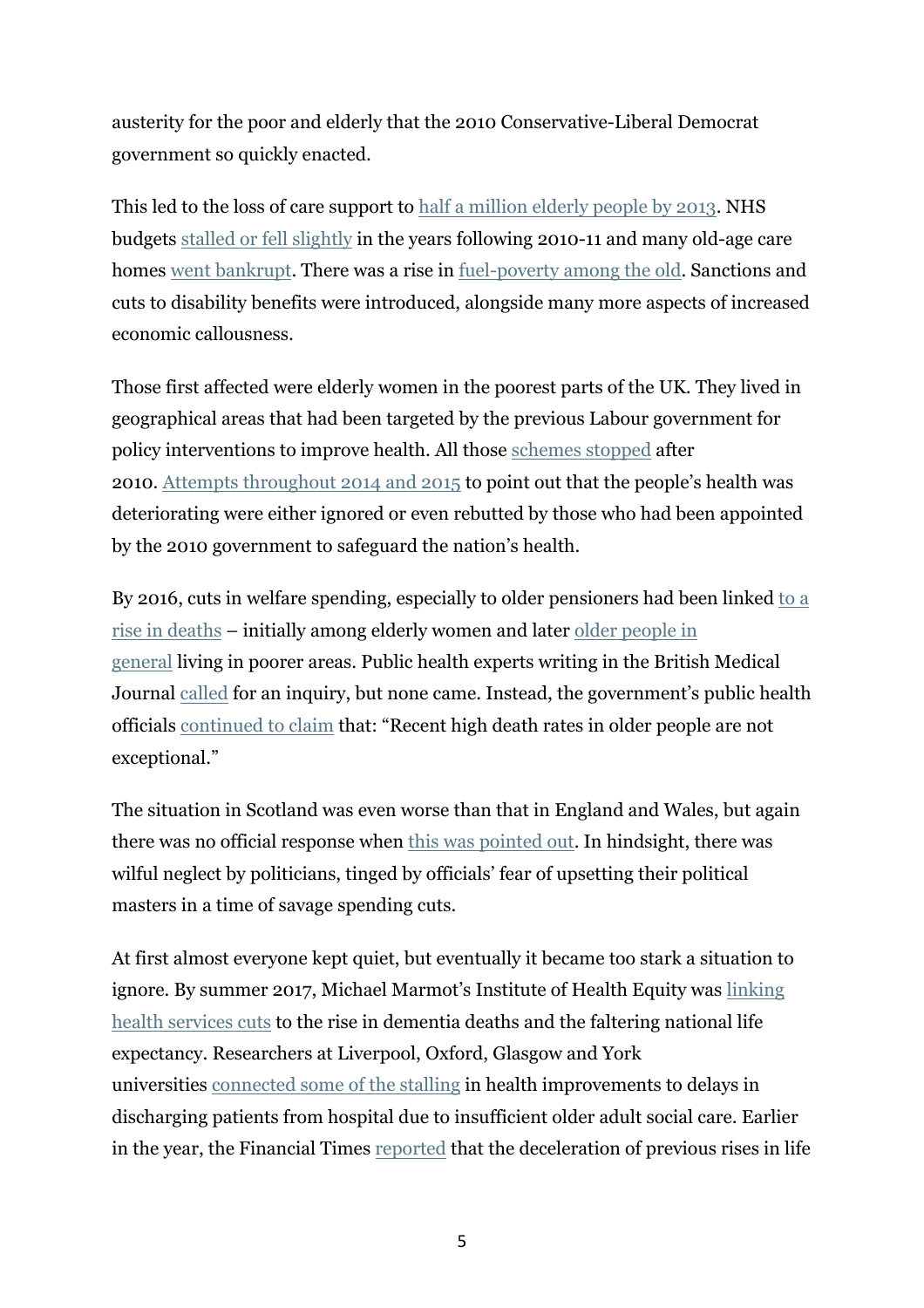expectancy was so rapid that it had cut  $\pounds$ 310 billion from future British pension fund liabilities. And this was just for a few of the larger pension schemes.

On November 16, an article in the British Medical Journal Open concluded that severe public spending cuts in the UK were associated with 120,000 deaths between 2010 and 2017. Just over a third of these occurred between 2012 and 2014 and almost none in 2010 or 2011. The rate of death due to austerity was rising and there was what is called a "dose-response relationship" between cuts and rising mortality. This term, commonly used as part of the evidence needed to establish that a medicine is beneficial, means that as you increase the dose of an intervention the responses to it rise at the same rate. It can also be used to indicate likely causes of harm.

In this case it indicated that the more cuts there have been to public health, social services and benefits – particularly for people in old age – the more earlier deaths there have been in the UK. Cuts that prevent visits by social workers to elderly people reduce their chances of being found after a fall at home. Cuts that make it harder to rehouse someone who is currently in a hospital bed back into the community, result in hospital beds not being available for others.

Very recently, the economist Simon Wren-Lewis also looked into the link between austerity and mortality and explained:

*It is one thing for economists like me to say that austerity has cost each household at least £4,000: this can be dismissed with 'what do economists know'? But when doctors say the policy has led to premature deaths, that is something else.* Life expectancy for women in the UK is now lower than in Austria, Belgium, Cyprus, Finland, France, Germany, Greece, Iceland, Ireland, Italy, Liechtenstein, Luxembourg, Malta, The Netherlands, Norway, Portugal, Slovenia, Spain and Sweden. Often it is much lower. Men do little better, as the graph below shows.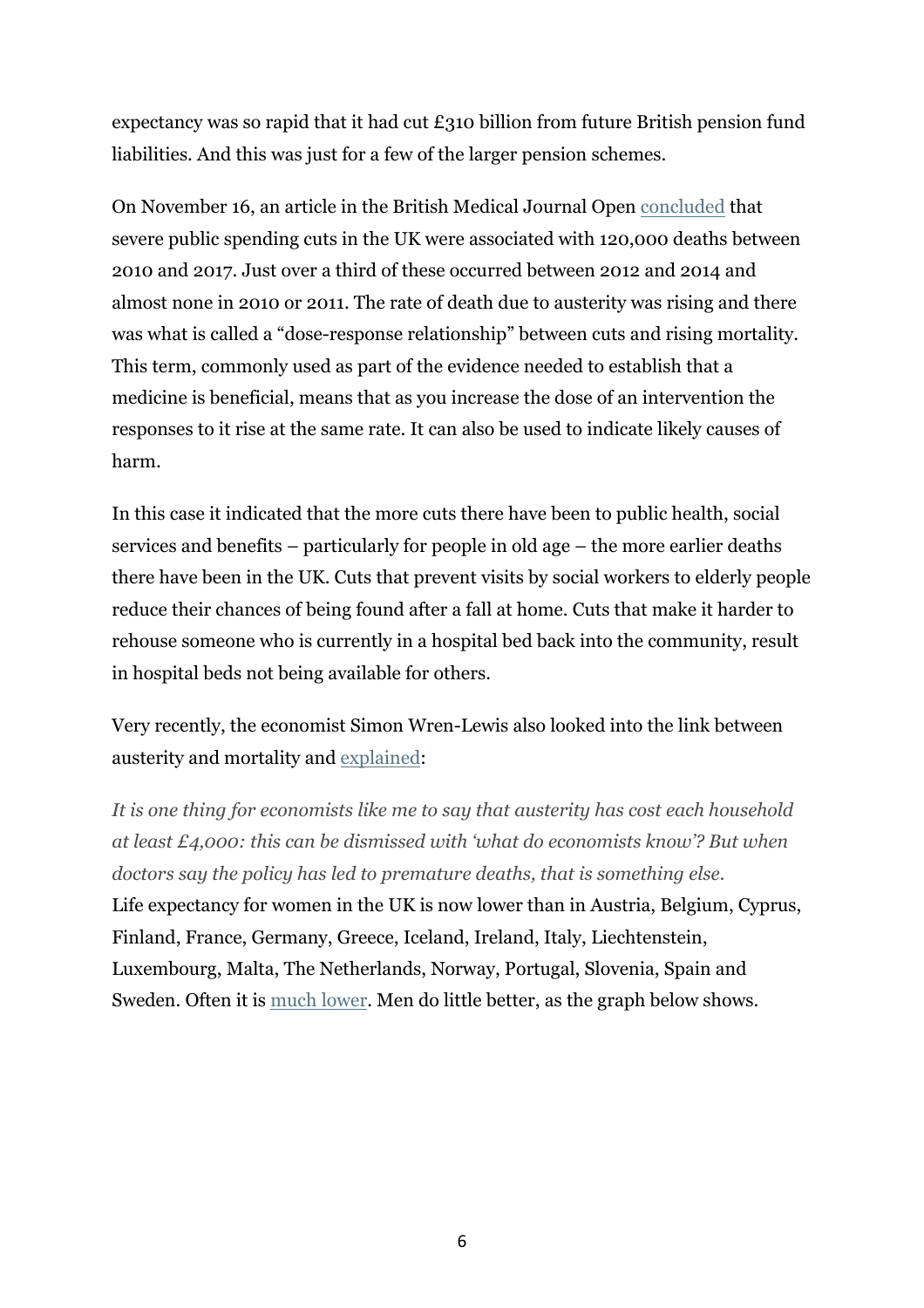#### Life expectancy at birth across the EU

Data for 2015

|                       | Men  | Women |
|-----------------------|------|-------|
| Spain                 | 80.1 | 85.8  |
| France                | 79.2 | 85.5  |
| Italy                 | 80.3 | 84.9  |
| Luxembourg            | 80   | 84.7  |
| Finland               | 78.7 | 84.4  |
| Portugal              | 78.1 | 84.3  |
| Sweden                | 80.4 | 84.1  |
| Malta                 | 79.7 | 84    |
| Slovenia              | 77.8 | 83.9  |
| Greece                | 78.5 | 83.7  |
| Cyprus                | 79.9 | 83.7  |
| Austria               | 78.8 | 83.7  |
| Ireland               | 79.6 | 83.4  |
| Belgium               | 78.7 | 83.4  |
| Netherlands           | 79.9 | 83.2  |
| Germany               | 78.3 | 83.1  |
| UK                    | 79.2 | 82.8  |
| Denmark               | 78.8 | 82.7  |
| Estonia               | 73.2 | 82.2  |
| Poland                | 73.5 | 81.6  |
| <b>Czech Republic</b> | 75.7 | 81.6  |
| Croatia               | 74.4 | 80.5  |
| Slovakia              | 73.1 | 80.2  |
| Lithuania             | 69.2 | 79.7  |
| Latvia                | 69.7 | 79.5  |
| Hungary               | 72.3 | 79    |
| Romania               | 71.5 | 78.7  |
| <b>Bulgaria</b>       | 71.2 | 78.2  |
|                       |      |       |

Sorted by women's life expectancy Source: Eurostat

The UK's lowly position in the European league table mean that the stalling in life expectancy improvements has nothing to do with a limit being reached. As yet, nowhere has reached a limit, and many countries are now far ahead of the UK.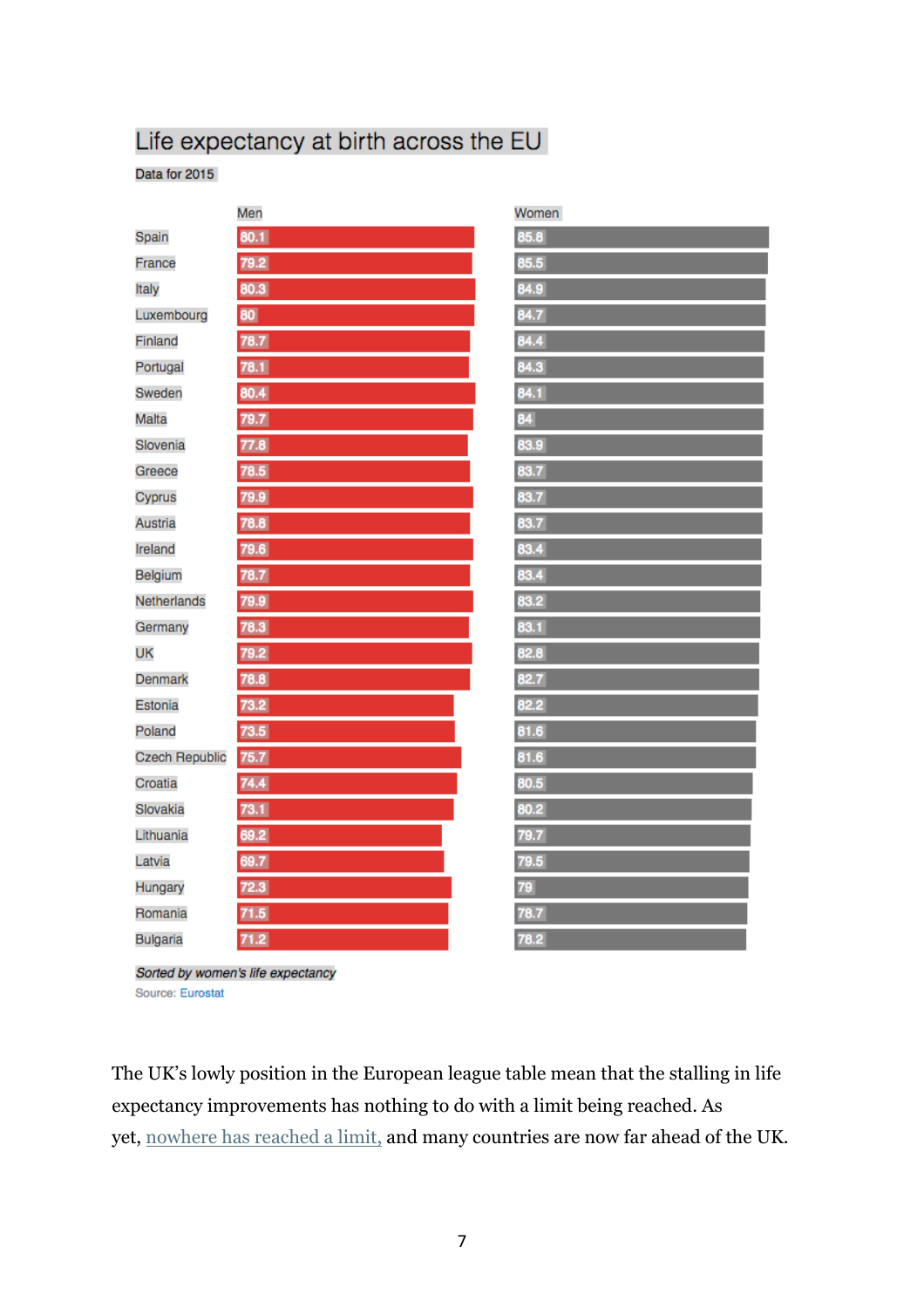In almost all other of the most affluent countries, apart from the US, people live longer lives than in the UK, often many years longer, and the best countries continue to pull away – leaving the UK and US even further behind.

What matters most is what happens next.

### **A million lives lost**

The stagnation in life expectancy is no longer being treated as a "blip". It is now projected to be the new norm. But the ONS does not explicitly state this in its projections for the future. To calculate the figure of a million lives lost you have to subtract all the future deaths now predicted in the 2017 report, which was based on data from 2016, from those projected two years ago, based on a 2014 projection.

Every year up until at least the year 2084, people across the UK are now expected to die earlier. Already in the 12 months between July 2016 and June 2017, we calculated that an additional 39,307 more people have died than were expected to die under the previous projections. Over a third, or 13,440, of those additional deaths have been of women aged 80 or more who are now dying earlier than was expected. But 7% of these extra deaths in 2016-17 were of people aged between 20 and 60: almost 2,000 more younger men and 1,000 more younger women in this age group have died than would have if progress had not stalled. So whatever is happening is affecting young people too.

The projection that there will be a million extra deaths by 2058 is not due to the fact that there will simply be more people living in the UK in the future. By contrast, the ONS now projects less inward migration. The million extra early deaths are not due to more expected births: the ONS now projects lower birth rates. The extra million early deaths are simply the result of mortality rates either having risen or having stalled in recent years. The ONS now considers that this will have a serious impact on life expectancy in the UK and population numbers for decades to come.

If you are in your forties or fifties and live in the UK this is mostly about you. Almost all of the million people now projected to die earlier than before – well over four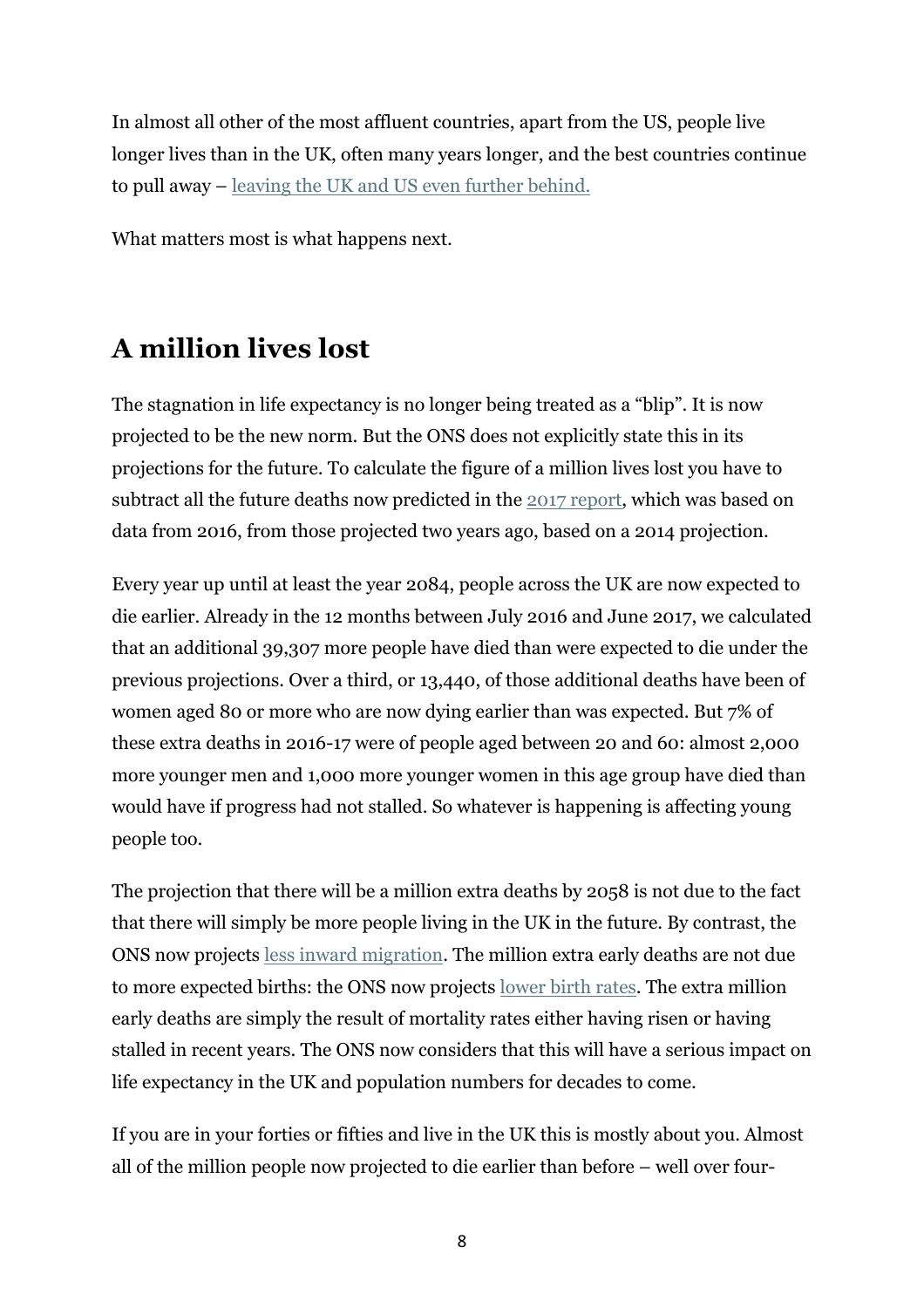fifths of them – will be people who are currently in this age group: 411,000 women and 404,000 men aged between 40 and 60. Child, infant mortality and still births have also not improved recently – and again this has recently been linked to underfunding resulting in under-staffing in the NHS.

#### Extra deaths now projected to occur every year in the UK from 2016 to 2058



ONS 2016 projection compared to 2014 projection Source: ONS data, authors provided

It easy to dismiss these statistics with remarks such as: "people live too long nowadays anyway" and: "I wouldn't want to live that long". But older people are important and grandparents are often a formative part of a child's life. Because many people in the UK are now having children at older ages, this will translate into more people not seeing their grandchildren grow up. But, above that, longer, healthier lives have been the most important marker of social progress in Britain for well over a century. And now, for the first time in a century, we are no longer expected to see the rates of improvement we have become used to.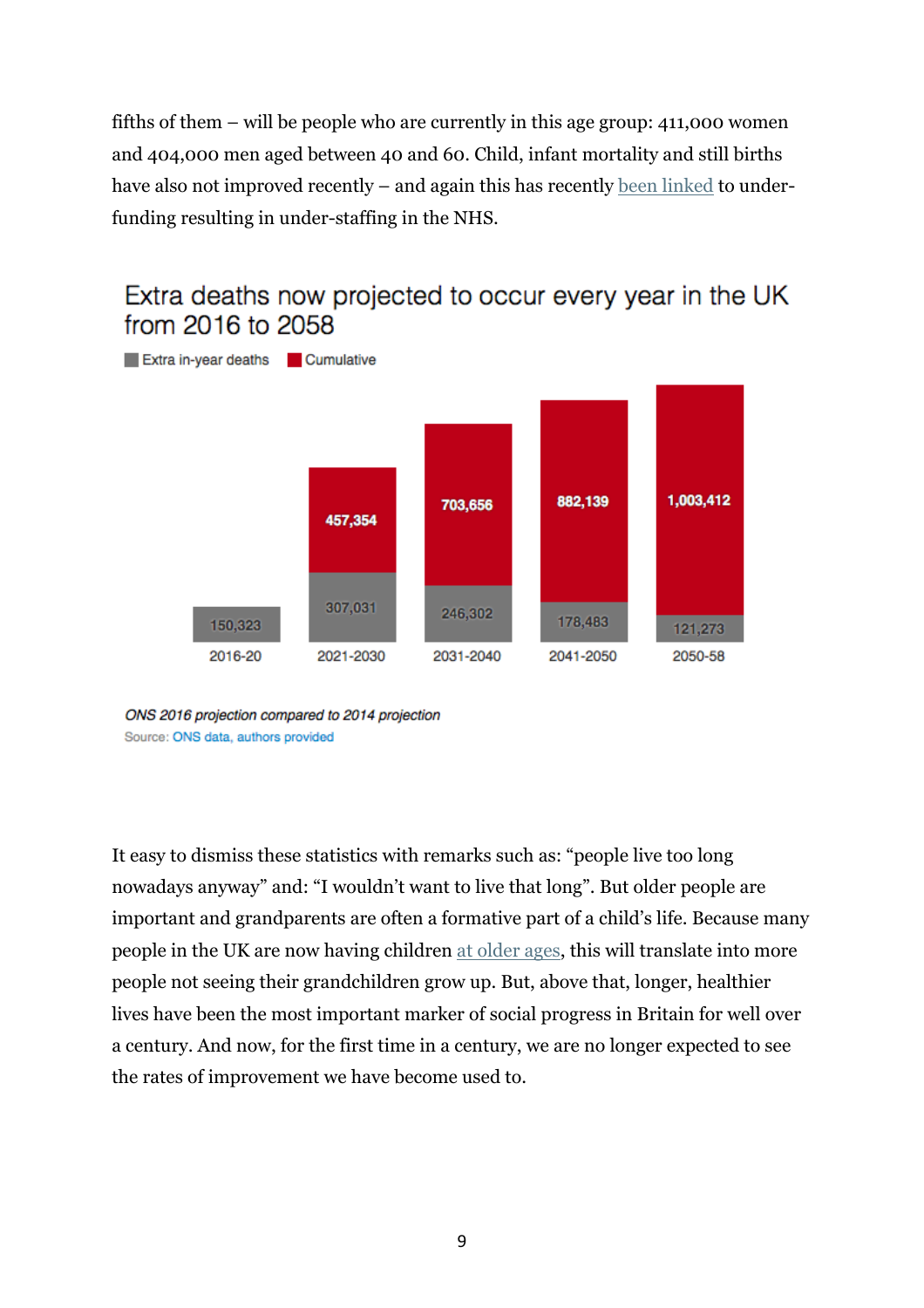## **Projections are not predictions**

Population estimates are always hard to make and even harder to explain. In 1990, in the New York Review of Books, the economist Amartya Sen wrote that: "More than 100m women are missing" in the world. Sen wrote that compared to men in Europe and North America:

*The fate of women is quite different in most of Asia and North Africa. In these places the failure to give women medical care similar to what men get and to provide them with comparable food and social services results in fewer women surviving than would be the case if they had equal care.*

There is some irony that a quarter of a century later we now have to ask why, in one of the richest countries of the world, are we now not expecting people to enjoy as long a life as we were expecting them to just two years ago?

The government accepts that air pollution already contributes to around 40,000 premature deaths a year. Why then is there not more public outrage when an additional 39,307 deaths occurred in the year up until June 2017 than had been expected? And it happened the year after an additional 30,000 people had already died in 2015.

In November 2017, the ONS went on to project that there will be more than an extra 25,000 deaths between July 2017 and June 2018. Then an extra 27,000 deaths in the 12 months after that, more than an extra 28,000 deaths the year after that – and on and on and on. It now looks as if we should come to expect heightened mortality year after year until the end of our lives.

The government has given no reason for why this is happening. But there is absolutely no reason to suppose that this is due to something beyond our control.

Whatever has happened it is not a sudden worsening of the healthy behaviour of people in the UK. It is not a sudden rise in obesity or some additional carelessness about looking after ourselves. Neither obesity nor any other human behaviour linked to poor health such as smoking or drinking alcohol has seen a sudden rise. In fact, health complaints from smoking have plummeted since the introduction of the 2007